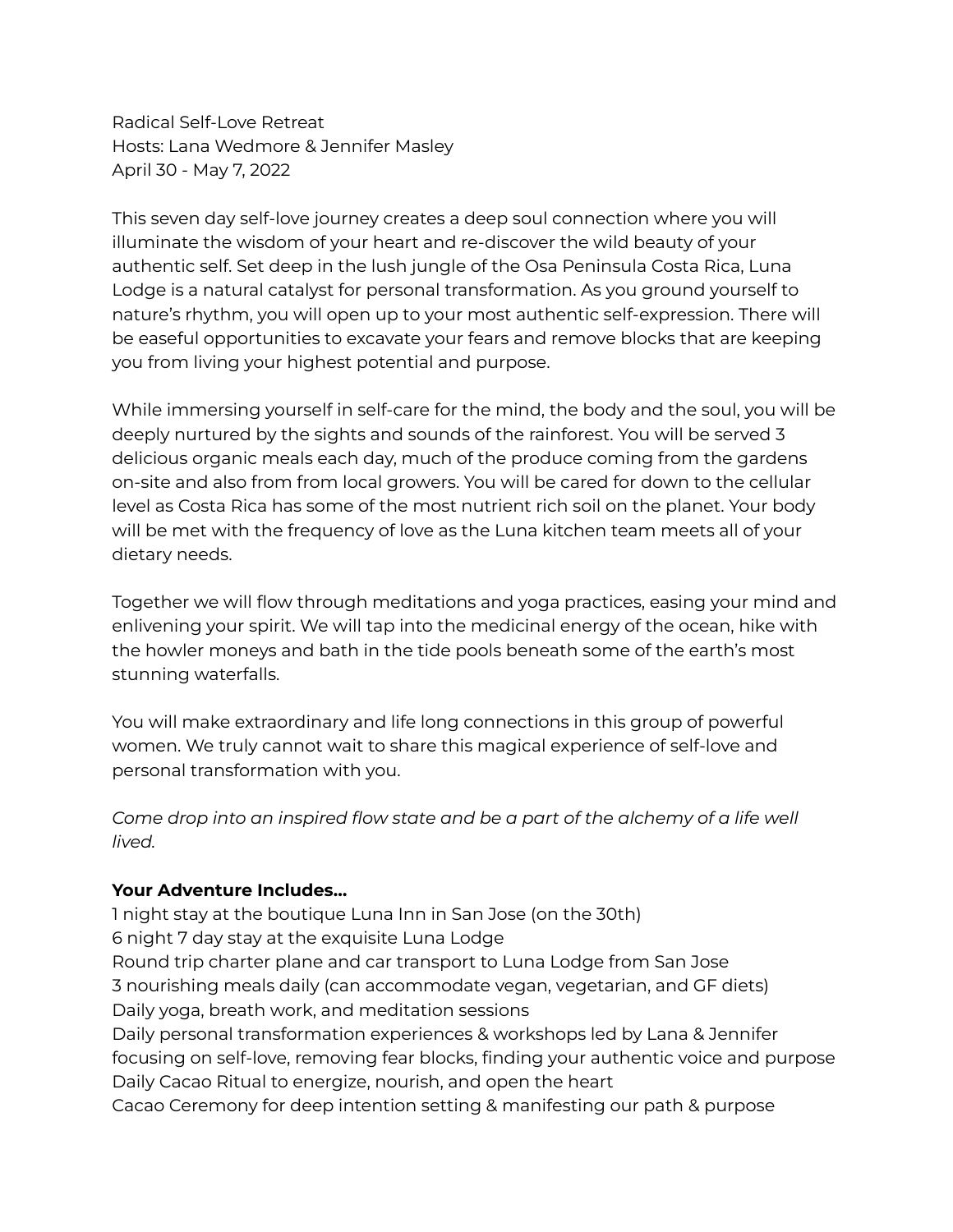Forest Bathing - known as "shinrin yoku" a practice that began in Japan, this is a specially created jungle version that will connect you more intimately with the natural world and with yourself Detoxifying Sand Bath - you'll see, this is a special treat!

Wedding Ceremony - a deeply immersive self-love experience

# **Additional Available Activities** \*included in the both packages\*

Stargazing nightly free from light pollution (telescope onsite) Hikes to waterfalls and through the rainforest on the extensive private property @ Luna Lodge Sunbathing and swimming at the Luna Lodge pool Bird watching (over 460 species live in Osa Peninsula, and many on the Luna Lodge property, including Scarlet Macaws and Toucans) Free time to rest, relax, enjoy the pool or beach, and other activities Go to [Lunalodge.com](http://lunalodge.com/) for more detail on the retreat space & additional activities

## **PACKAGES & PRICING**

**Package Toucan...**speak your truth, don't think, instead feel your way from your heart

Includes all of the above experiences, adventures and activities + double occupancy in the Bungalows

\$3,330.00 (includes round trip charter from San Jose )

**Package Scarlet Macaw...**deep healing & *becoming* unapologetically you from a place of deep reverence and love

Includes all of the above experiences, adventures and activities + double occupancy in the Bungalows *+ the additional detail below*

In addition to the Toucan Package, you will receive 1:1 powerful coaching session with Jennifer to identify and create action around your blocks & your authenticity + follow up post retreat zoom call 1:1 powerful shamanic reiki healing session with Lana 1:1 private photo shoot for you to create your \*new\* essence of self-love

\$4,050.00 (includes round trip charter from San Jose)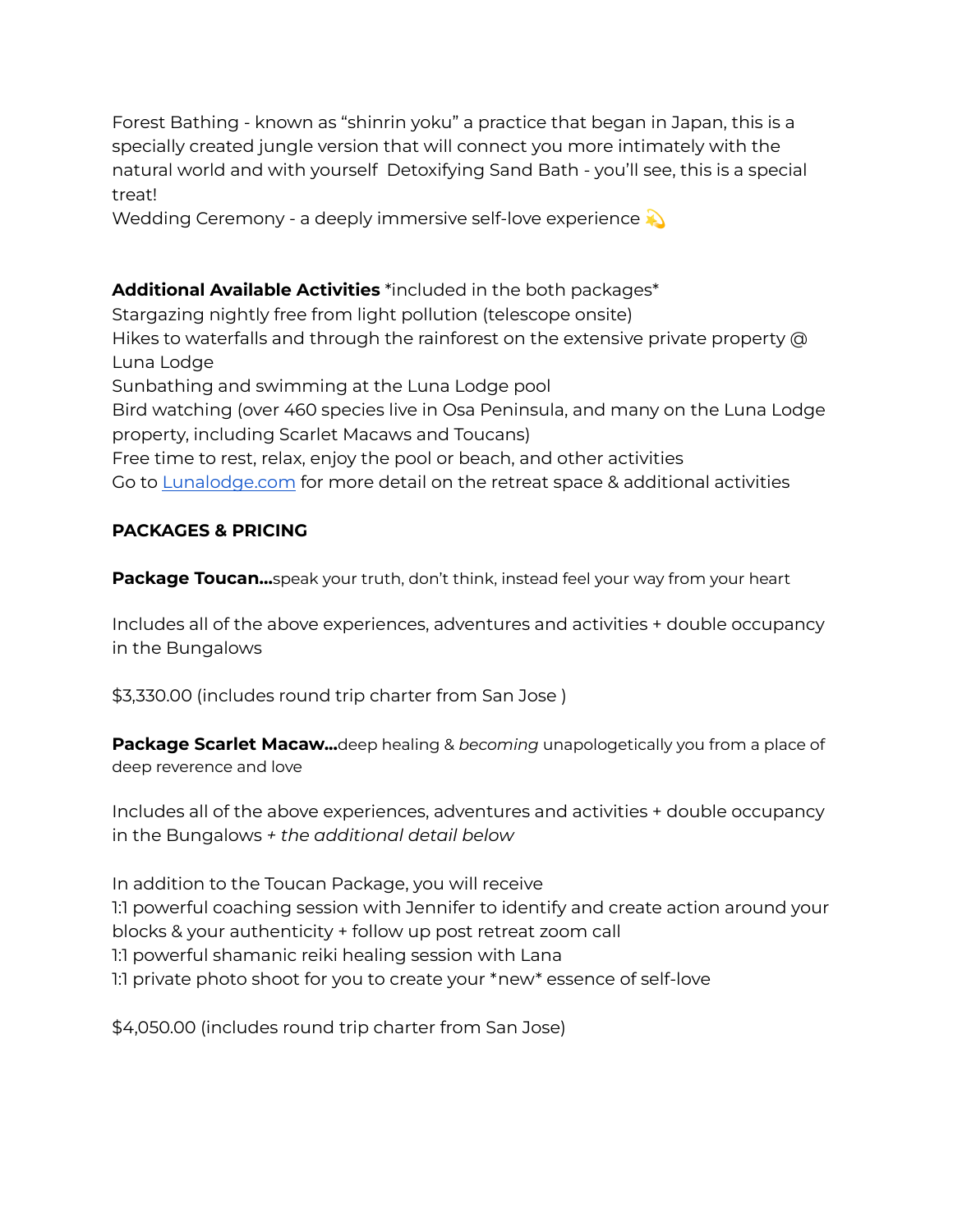# **How do I know this adventure of radical self-love is for me?**

- You need time to slow down and retreat from your daily life, *you seek adventure!*
- You are ready to get quiet and help usher your vision through to reality
- You crave quality self-care time to nourish your body, mind and soul connection
- You seek clarity in key aspects of your life
- You are in transition &/or feel stuck, you are ready to move through this
- You want to deepen your understanding of self and understand the source of your personal power
- You are integrating a recent personal development process
- You are curious about the nature of reality & how to shift into your highest potential
- You are looking for guidance and community support in the unfolding of your expansion
- You want to better understand self-love and how to create a life you truly love living every day

# **What will I gain from this experience?**

- Clarity with an inspired perspective on your authentic self and your life
- A renewed sense of joy and fulfillment
- An expanded awareness of trust, forgiveness, acceptance, compassion, truth, and connection - all in your own being
- Increased awareness of the subconscious roots of the fears that hold you back & keep you stuck
- Grounding mental & spiritual practices to help you stay in your flow of brilliance & genius
- The opportunity to transcend through the wounds we all carry and must face to find true peace and liberation: fear, repression, denial, shame, rejection, guilt, and disconnection
- A stronger connection to your body, mind and soul
- A stronger connection to nature and more understanding on how connected we all are, and what this means for you
- Clarity on your path forward and tools to vision with and create the next phase of joyful expression for your life
- A new and expansive community of powerful friends
- Deep cellular healing from being immersed in the nourishing jungle & tropical rainforest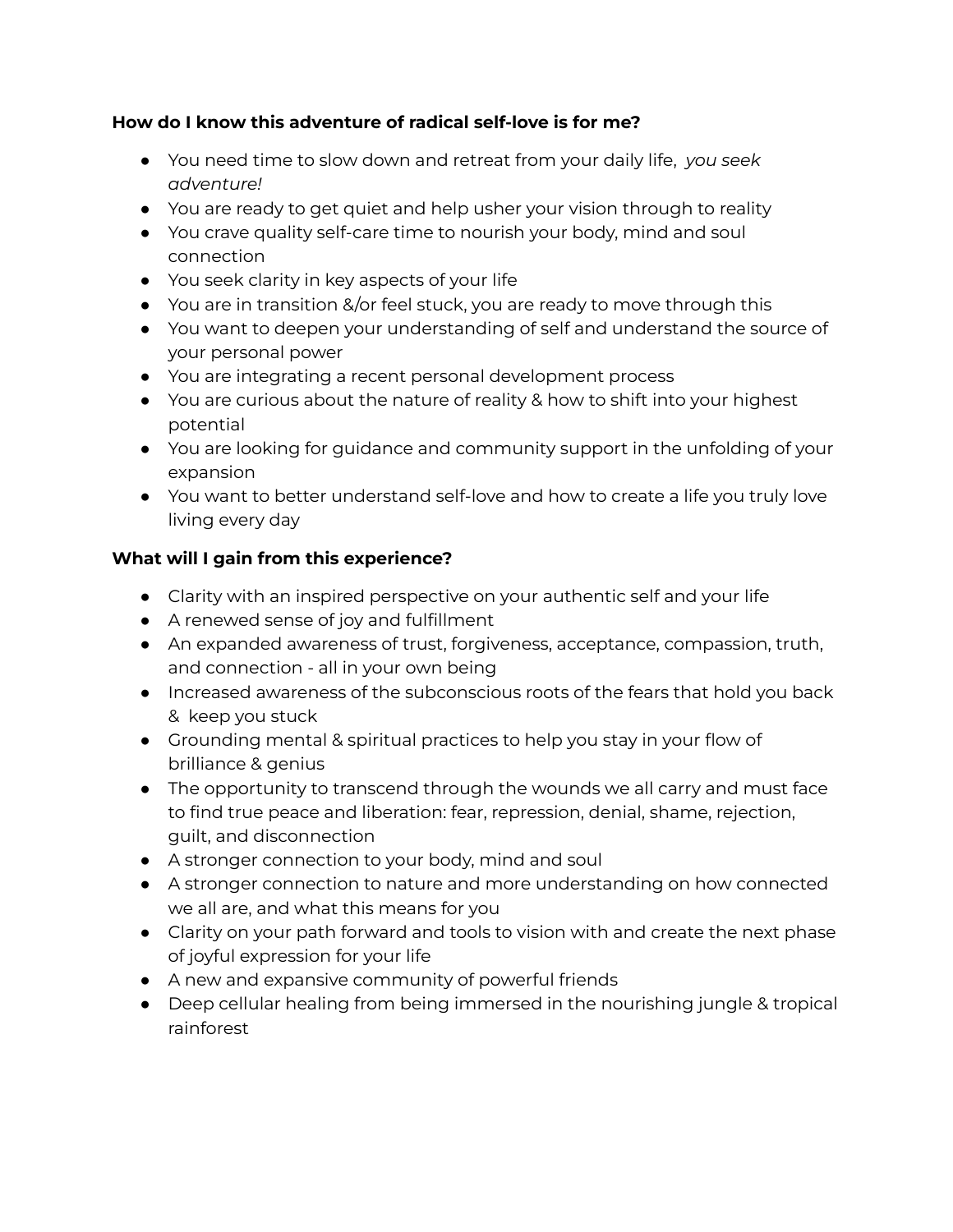### **Logistics**

Our incredible retreat lodge is located in a beautiful and very remote part of Costa Rica - the Osa Peninsula. It's situated near one of the entrances to the world-renowned Corcovado National Park. To get there, we will take a private charter flight from San Jose airport to the airstrip nearest the retreat center, in Carate. This private charter flight is included in the price of the retreat.

## **Saturday, April 30**

We will meet in San Jose and make our way to the Luna Inn, a quaint bed and breakfast near the airport. What time you arrive at the bed and breakfast is flexible and entirely up to you.

#### **Sunday, May 1**

We will wake up early and get on our private charter to the Osa Peninsula. The flight is an hour and features incredible views of Costa Rica from the air! This is a really incredible experience, you will see a good portion of this gorgeous country. The lodge will have a vehicle waiting to pick us up when we land and we will drive 15 minutes up the majestic mountain to the lodge. This alone is quite the adventure!

Once we arrive and settle in we will have a delicious breakfast and make our way to our opening ceremony. Let the adventure & fun begin!

#### **Saturday, May 7**

Our final morning together. We will have breakfast together and take an early private charter flight back to the San Jose airport.

*\*all micro-detail will be provided after sign-up\**

#### **Your Hosts**

**Lana Wedmore** is truly what one might call "a force of nature". Carving out a home in the unforgiving rainforest, while respecting and working with the land to create a paradise in the process. She is a Spiritual Alchemist, Shamanic healer, Certified Reiki Master, Certified Yoga Instructor and Certified Forest Therapy Guide, Author, Conservationist, and Women's empowerment advocate whose compassion, dedication, and determination have all earned her the reputation as a Service-centered thought leader. As a transformation-driven humanitarian, her lifelong vision is to empower people to heal not only themselves, but our home and all of her beautiful inhabitants.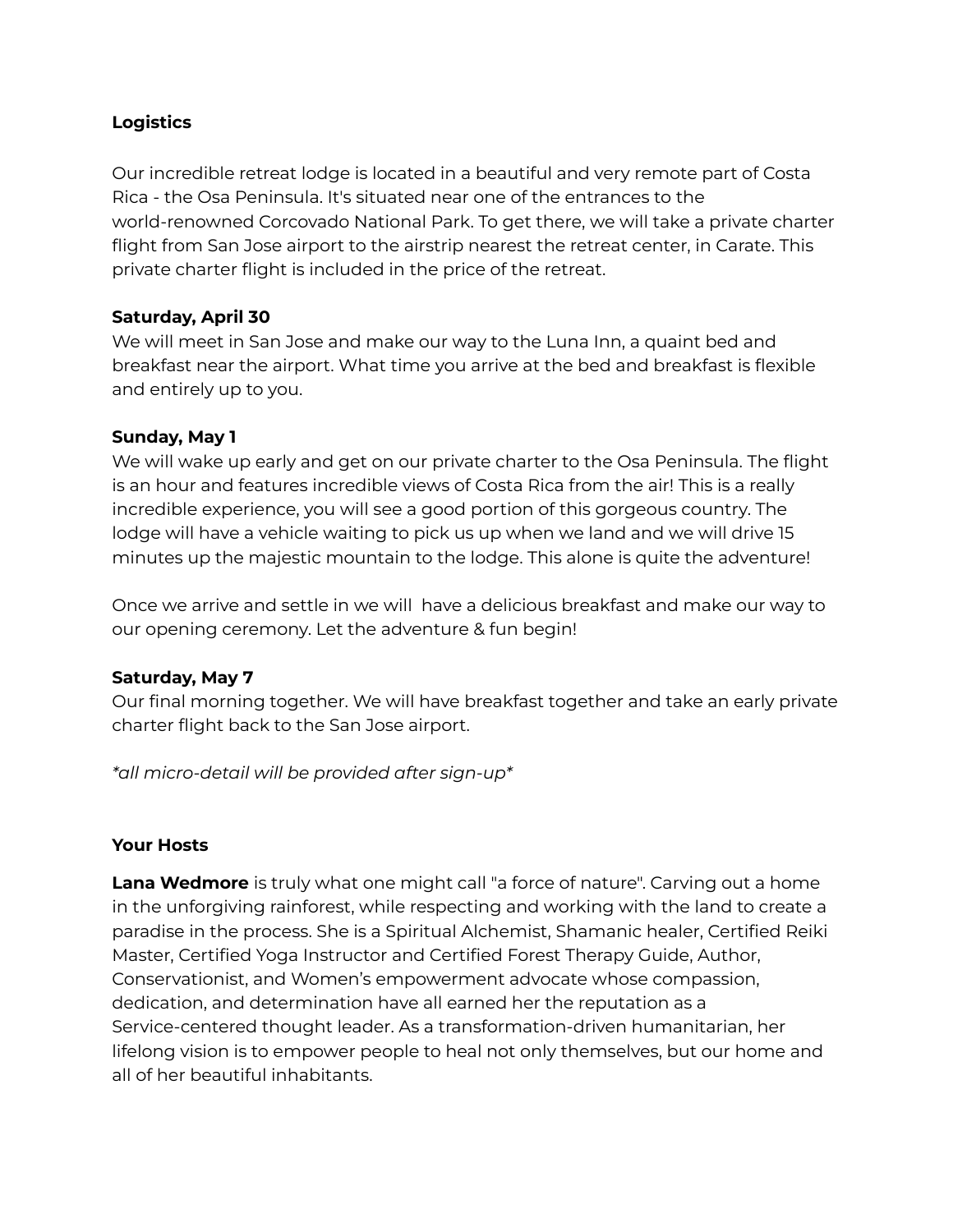Nearly four decades ago, Lana left her Colorado home to study in Costa Rica. She traveled the world and still felt an unwavering pull to Costa Rica's Osa Peninsula where she has built LunaLodge.



**Jennifer Masley** is an entrepreneur and a coach with 25 years of experience in leading people through personal & professional transformation by way of coaching, food energetics, sacred movement, yoga, reiki, sound healing, meditation and nature immersion. Jennifer has created, owned and operated seven restaurants and juice bars throughout the United States. She believes that real health starts with building strong networks and is steadfast in her commitment to deepening community